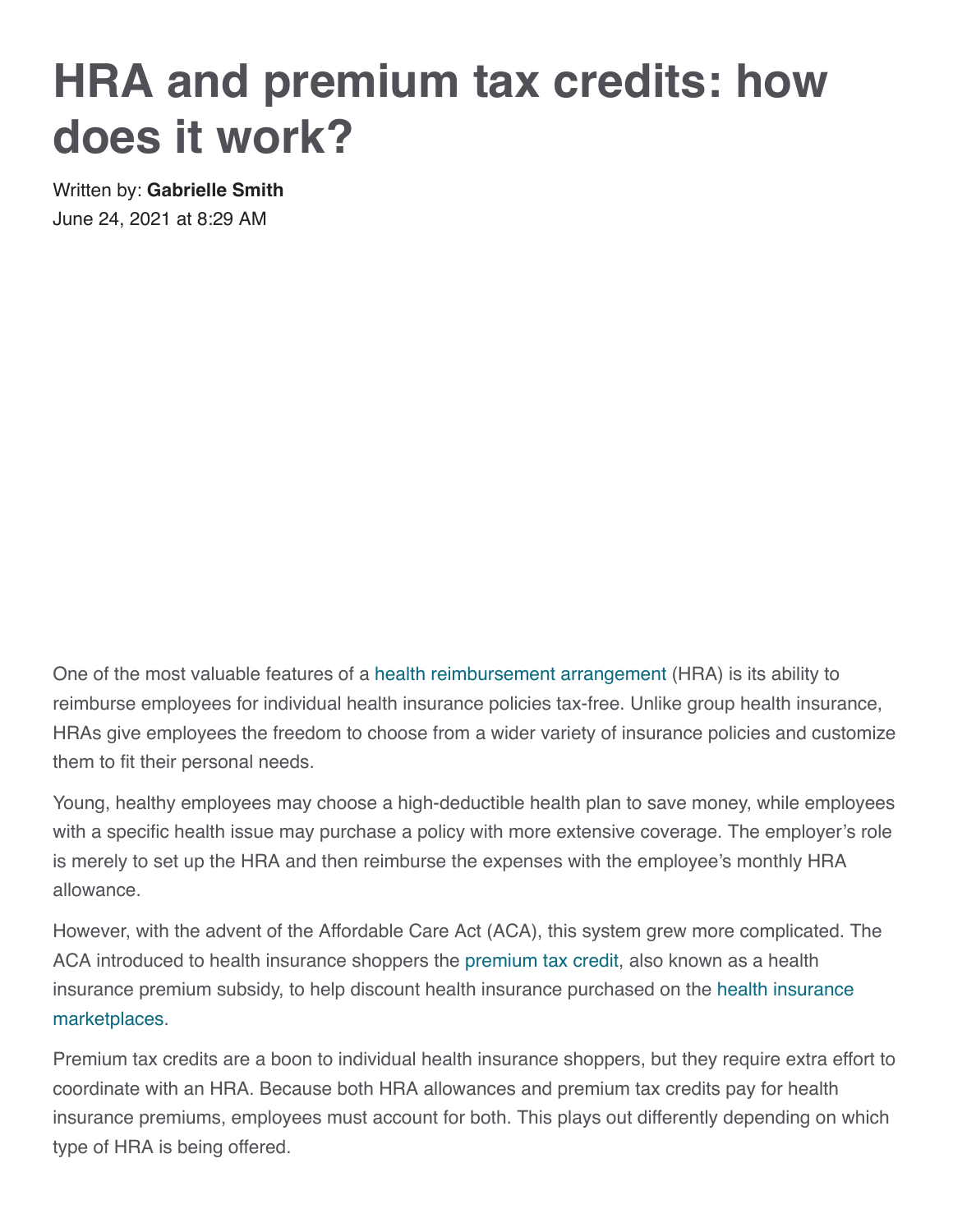In this post, we'll further examine what premium tax credits are as well as explain how to coordinate tax credits with two of the most popular HRAs: the [qualified small employer HRA](https://www.peoplekeep.com/qualified-small-employer-hra-qsehra) (QSEHRA) and the [individual coverage HRA](https://www.peoplekeep.com/individual-coverage-hra-ichra) (ICHRA).

#### **What are premium tax credits?**

Premium tax credits were created by the U.S. government in 2014 as a way to provide discounts for health insurance to eligible individuals and families.

These tax credits alleviate the financial stress of purchasing individual health insurance by allowing recipients to apply the tax credit to their premium in advance, thus lowering the total cost of their policy.

Whether or not you qualify for a tax credit depends on several factors, including where you live, your household income, and the number of dependents you have. You can find out if you qualify by using the [Kaiser Family Foundation's Health Insurance Marketplace Calculator.](https://www.kff.org/interactive/subsidy-calculator/)

## **How do premium tax credits work with a QSEHRA?**

The QSEHRA has specific rules relating to premium tax credit coordination.

Employees can keep their tax credit and participate in the QSEHRA, however, their premium tax credit must be reduced, dollar-for-dollar, by the amount of their QSEHRA allowance.

For example, let's suppose an employee has a \$500 premium tax credit and a \$400 QSEHRA allowance from their employer. In this case, the employee must subtract their \$400 QSEHRA allowance from their \$500 tax credit, leaving them with a \$100 premium tax credit.

It's important to note that employees with a QSEHRA can't choose to opt-out of the benefit in order to collect their full premium tax credit.

## **How do premium tax credits work with an ICHRA?**

With an ICHRA, employees with a premium tax credit can't keep their tax credit and participate in the ICHRA.

In this case, you have two options. One option is to waive your premium tax credit so you can participate in the ICHRA. This is the best option if your ICHRA is considered [affordable](https://www.peoplekeep.com/ichra-affordability-calculator).

However, if it's not affordable, your other option is to opt-out of the ICHRA and collect your full premium tax credit.

As a new plan year comes around, you're welcome to reevaluate your choice and choose to opt-in or out of the ICHRA in advance of the next plan year, but you can't make changes midyear. Once you've chosen to opt-out, you can't participate for the rest of that plan year.

### **[Learn more about the ICHRA's rules about premium tax credits](https://www.peoplekeep.com/blog/the-ichra-and-premium-tax-credits-what-are-the-rules)**

**HRA premium tax credit comparison chart**